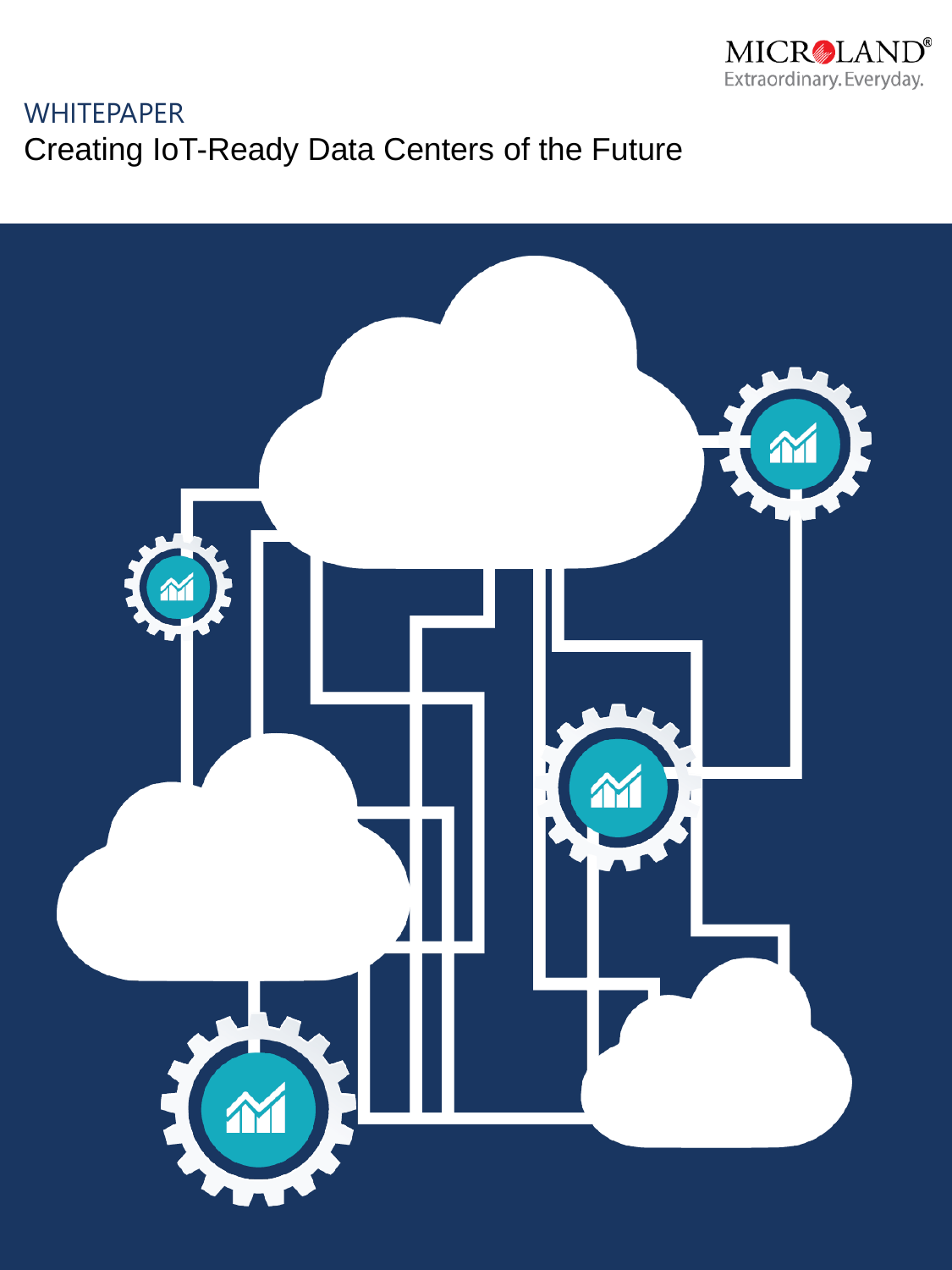## Abstract

Technical advancements today have led to miniaturization of electronic components. This, in turn, has led to embedding intelligence into otherwise dumb devices or 'things' making them intelligent or 'smarter'. Who knows, a thing that we know today might have a different form or function in the very near future. Smartphone is only a case in point. On the other hand, as modern Compute architectures and data communication models began to emerge; the sheer variety, velocity and volume of data we can store and process is growing in leaps and bounds. These newer IT infrastructure models have not only led to accelerating aggregating humongous amounts of data but also led to envisioning and implementing statistical models on that data for predictive and prescriptive analytics for business/organizational and community benefits. As these models evolve, the context for the data processing becomes increasingly relevant, especially in the areas of Information Security and Trust. Together with the proliferation of miniaturization in electronic components, the acceleration of advanced computing models and superior data communication systems; the Internet of Things will play a pivotal role in Data Center Transformation. As the Smarter World begins to witness Data Center Transformation, Data Center Technologists will continue to have an increasing role in gauging these developments and hence, have to look forward to proactively meet these needs.

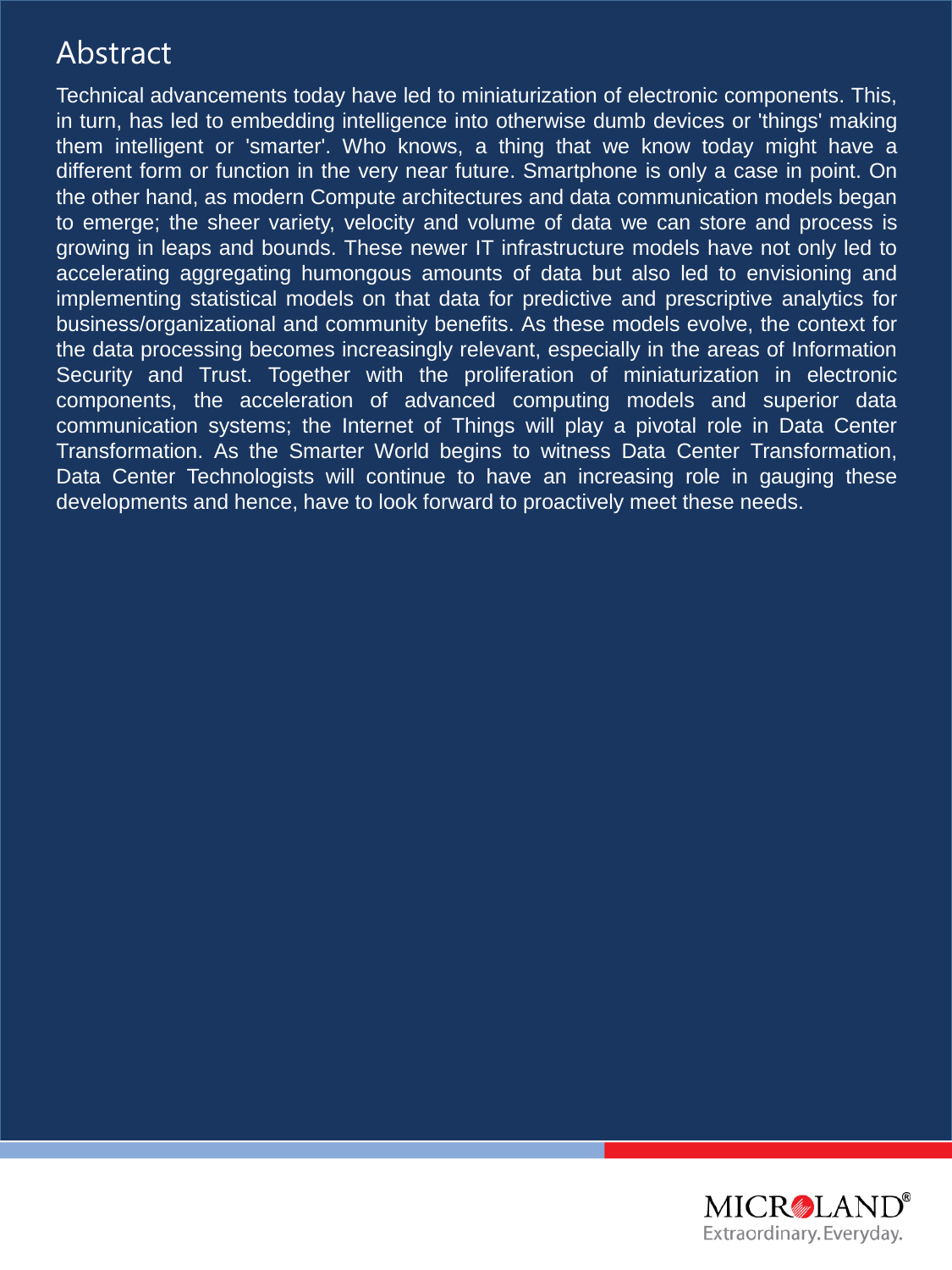

### **Thinking Forward: The IoT-driven Smart World and its Impact on the Data Center**

In the 2000s, the Internet connectivity became the norm for many applications and today, it is expected as a part of many enterprises, industrial and consumer products. However, these devices are still primarily 'things' on the Internet that require more human interaction and monitoring through applications and interfaces. Businesses are just starting to realize the true promise of the IoT– an invisible technology operating behind the scenes, dynamically responding to how we want the 'things' to act.

We see the IoT as billions of smart, connected 'things' - a sort of universal global neural network in the cloud that will encompass every aspect of our lives and its foundation is the intelligence that embedded processing can provide. The IoT comprises smart machines, interacting and communicating with the other machines, objects, environments, and infrastructures. As a result, huge volumes of data are being generated and that data is being processed into useful actions that can command and control things to make our lives easier and safer and reduce our impact on the environment.

*Data Center Capacity*

*As IoT devices increase and applications utilizing their data grow exponentially, the Data Center is impacted the most. As the quantity of data increases, businesses are trying to apply various software models to understand and act upon this data.*

*The IoT creates an intelligent, invisible network fabric that can be sensed, controlled, and programmed. The IoTenabled products employ embedded technology that allows them to*  communicate, directly or<br>
indirectly, with each other<br>
the Internet. *indirectly, with each other or the Internet.*  $\frac{1}{\frac{1}{t}}$ 

The IoT creates an intelligent, invisible network fabric that can be sensed, controlled and programmed. The IoT-enabled products employ embedded technology that allows them to communicate, directly or indirectly, with each other or the Internet.

### **Automating Intelligence**

That IoT enables a rare insight into multitude of data is a given. However, what makes this more interesting is the level of automation that can be applied to an existing network, based on the data sets available. The rise of the IoT has been driven by the convergence of market forces and parallel innovation of enabling technologies. Products have evolved from purely physical components to complex systems combining processors, sensors, software, and digital user interfaces that are now connected to the Internet and each other. As their definition has evolved, product capabilities have multiplied, creating new forms of value and capabilities to do things well beyond their primary function. The resulting impact is a fundamental transformation of how manufacturers create and exchange value with the customers. This transformation is shifting the sources of value and differentiation to software, the cloud and the service and spawning entirely new business models. To capture this immense opportunity of value creation, manufacturers need to rethink nearly everything — from how products are created and sold to how they are operated and serviced.

Consumers have connected things such as thermostats, energy meters, lighting control systems, music streaming and control systems, remote video streaming boxes, pool systems, and irrigation systems with more to come. Most of these systems might have connectivity through a Website so that a user can manage them through a standard Web browser or a smartphone application, which acts as a personal Network Operation Center."

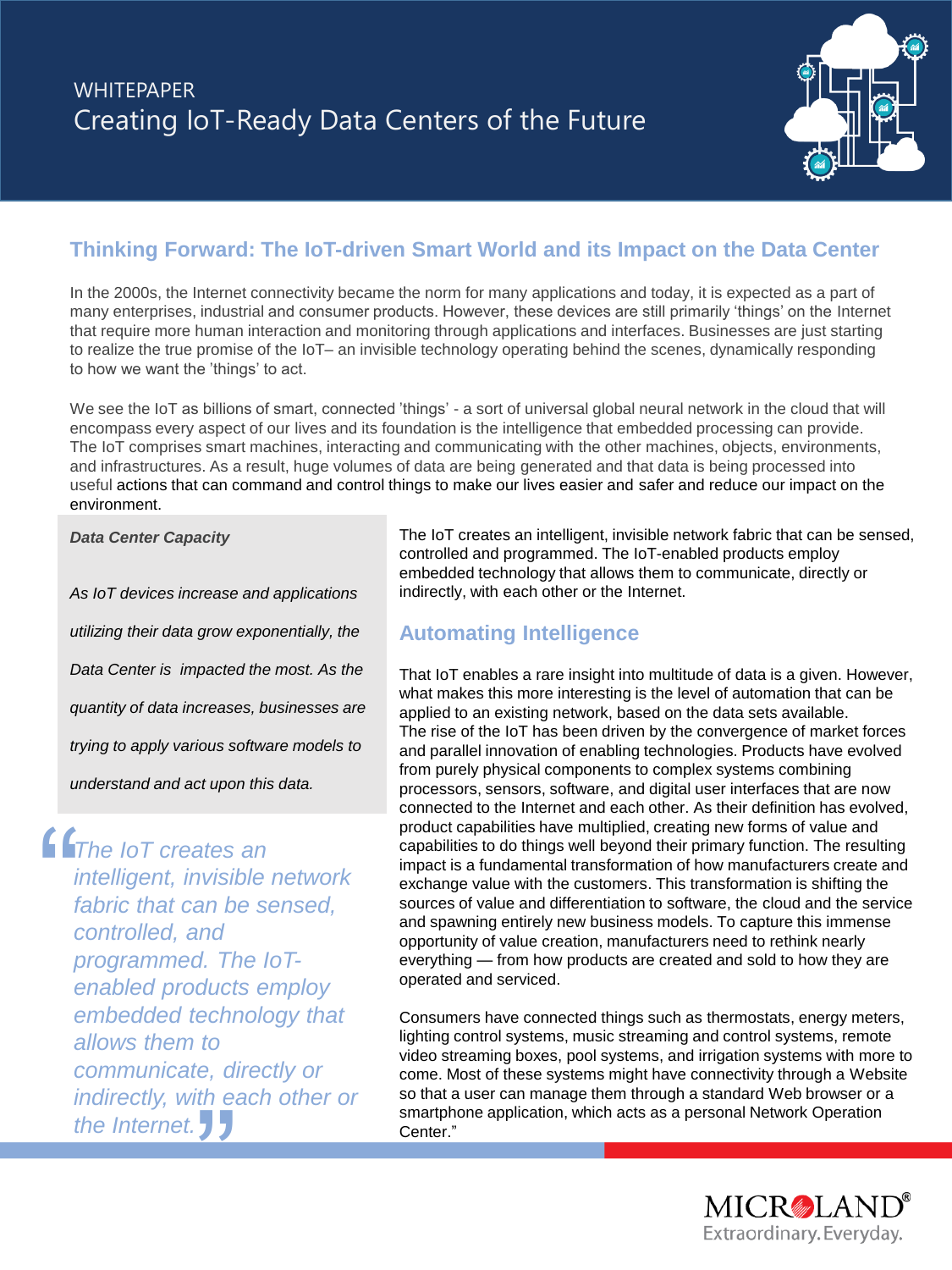

Evaluate the concept of IoT, using three paradigms of end-points, Internet, and analytics. The point of intersection of these paradigms is of immense value as this is the point of usefulness of the IoT ecosystem.

### **Architectural Elements of IoT: Three Key Paradigms**

#### **We can categorize the IoT into three paradigms—**



Although this type of delineation is required due to the interdisciplinary nature of the subject, the usefulness of the IoT can be unleashed only in an application domain, where the three paradigms intersect.

A better understanding of the IoT can be realized by applying the above paradigms to diverse industry verticals such as healthcare, aerospace and defence and transportation (as illustrated in Figure 1).

Things-Oriented Paradigm (Sensors or Sensing Nodes): Sensing nodes or sensors are devices for environmental data aggregation. Device control, supervisory and data aggregation are primary areas of discussion in this paradigm, as it addresses the objects' purpose to sense its environment and aggregate data.

Internet-Oriented Paradigm (Middleware): This paradigm encompasses systems infrastructure to enable data retention for deriving business value. Typical components involved include gateway, network and the Data Center.

Semantic-Oriented Paradigm (Knowledge): The primary purpose of data aggregation is to derive business value by analysing trends and deriving insights. In essence, cloud and business logic become the crux of this layer.

*Evaluate the concept of IoT, using three paradigms of endpoints, Internet, and analytics. The point of intersection of these paradigms is of immense value as this is the point of usefulness of the point of<br>usefulness of the<br>IoT ecosystem.* ―

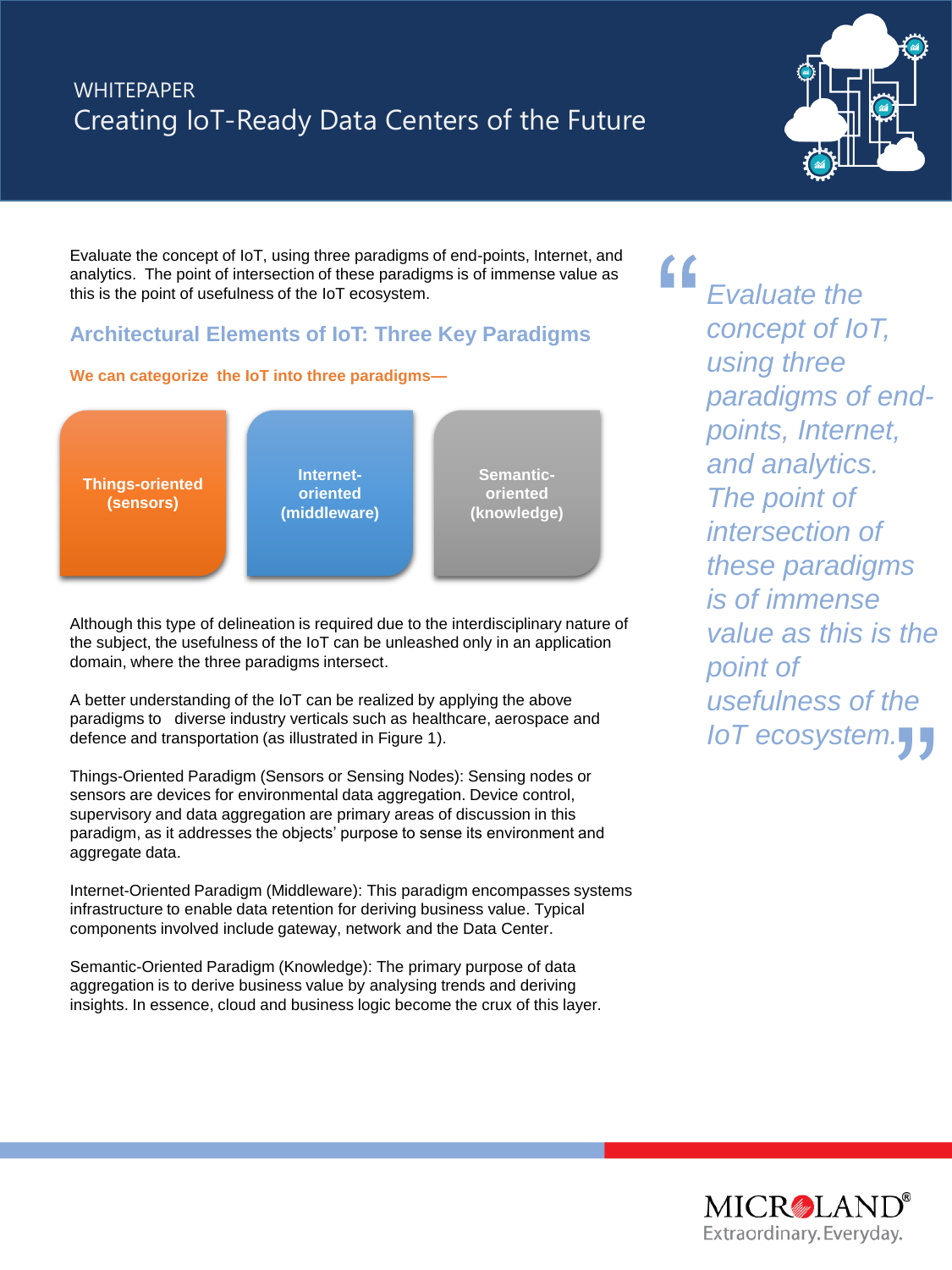

## **Use Case 1: Healthcare**

| <b>Sensors</b>    | Infusion pump, a medical device that delivers fluids to patients, including<br>nutrients and medications (such as insulin, hormones or chemotherapy<br>drugs) can be used to administer medication electronically in preset-<br>controlled amounts and in a timely manner - based on real-time diagnostics<br>of patient health monitoring data from sensors. Smart devices such as these<br>may enable healthcare professionals to better understand the patients'<br>conditions and make accurate, timely and realistic recommendations.                                                                                                                                                                                                                                                                                                                                                                                                                                                                                                                                                                                                          |
|-------------------|-----------------------------------------------------------------------------------------------------------------------------------------------------------------------------------------------------------------------------------------------------------------------------------------------------------------------------------------------------------------------------------------------------------------------------------------------------------------------------------------------------------------------------------------------------------------------------------------------------------------------------------------------------------------------------------------------------------------------------------------------------------------------------------------------------------------------------------------------------------------------------------------------------------------------------------------------------------------------------------------------------------------------------------------------------------------------------------------------------------------------------------------------------|
| <b>Middleware</b> | Devices or nodes will need to be connected and interoperable in order to<br>realize the benefits of networking intelligent devices and enabling them to<br>share patient data. This helps healthcare professionals understand and<br>correlate patients' chronic conditions and make accurate, timely and realistic<br>recommendations. Healthcare systems are becoming information hubs. From<br>real-time logistics and supply chain management to production, planning<br>and automated quality control, converged networks deliver visibility across<br>the entire process and enable centralized control. This enables professionals<br>to consult with specialists and colleagues in remote locations at any point<br>during the course of the treatment. Healthcare systems will rely on data and<br>automation to meet the growing patient demands. With the IoT, data is<br>available whenever and wherever required, making diagnosis and treatment<br>of illnesses more efficient and effective. In healthcare, access to the right data<br>and solutions at the right time can literally mean the difference between life<br>and death. |
| <b>Semantics</b>  | Cloud-connected smart devices provide healthcare professionals with real-<br>time patient information and visibility to better understand the patients'<br>conditions and make accurate, timely and realistic recommendations.                                                                                                                                                                                                                                                                                                                                                                                                                                                                                                                                                                                                                                                                                                                                                                                                                                                                                                                      |

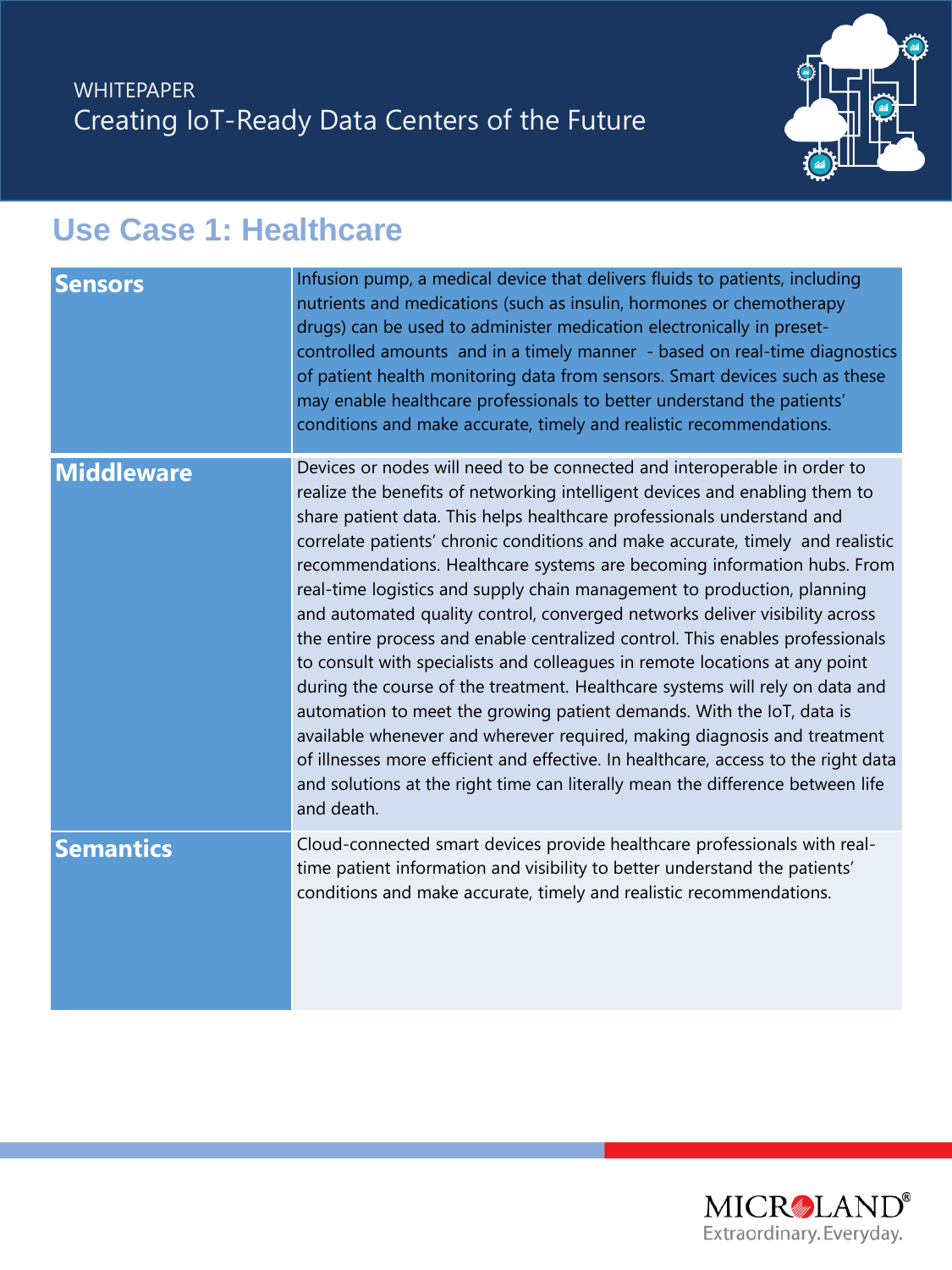

# **Use Case 2: Aerospace and Defense**

| <b>Sensors</b>    | Unmanned Aerial Vehicles or UAVs use complex payloads to perform<br>intelligent surveillance and reconnaissance. Rather than simply being remote-<br>controlled devices, UAVs are evolving to become autonomous decision-<br>making entities, based on data from their own payload sensors as well as<br>from the other nearby entities. Advanced aircraft platforms such as Boeing<br>Poseidon provide single-fused tactical situation display, which is then shared<br>over military data links, allowing for seamless delivery of information. The<br>data collected is often a mix of highly- sensitive and less-sensitive data.                                                                                                                                                     |
|-------------------|------------------------------------------------------------------------------------------------------------------------------------------------------------------------------------------------------------------------------------------------------------------------------------------------------------------------------------------------------------------------------------------------------------------------------------------------------------------------------------------------------------------------------------------------------------------------------------------------------------------------------------------------------------------------------------------------------------------------------------------------------------------------------------------|
| <b>Middleware</b> | Command Post (command and control headquarters) must be able to collect<br>process and react to battlefield intelligence in real time from thousands of<br>battlefield assets for increased situational awareness. It is critical that this<br>real-time data be processed and actionable insights are derived. This<br>mission-critical data needs to flow through a variety of systems, including<br>satellite and space systems leveraging IPv6 to increase reliability and security.<br>As a consequence, military systems leverage Network Functions Virtualization<br>(NFV) for high-performance and reliability. Last but not the least, a trusted,<br>reliable Data Center is required to process the petabytes of data generated in<br>real-time battlefield assets every hour. |
| <b>Semantics</b>  | Besides actionable analytics for tactical warfare decisions, the aggregated<br>data in military cloud can be used to derive efficiencies and manage costs in<br>personnel management, security asset management and security<br>infrastructure. The connected battlefield, network-centric warfare, and the<br>Global Combat Support System are just a few examples of how today's<br>military uses the cloud infrastructure to accomplish its mission.                                                                                                                                                                                                                                                                                                                                  |

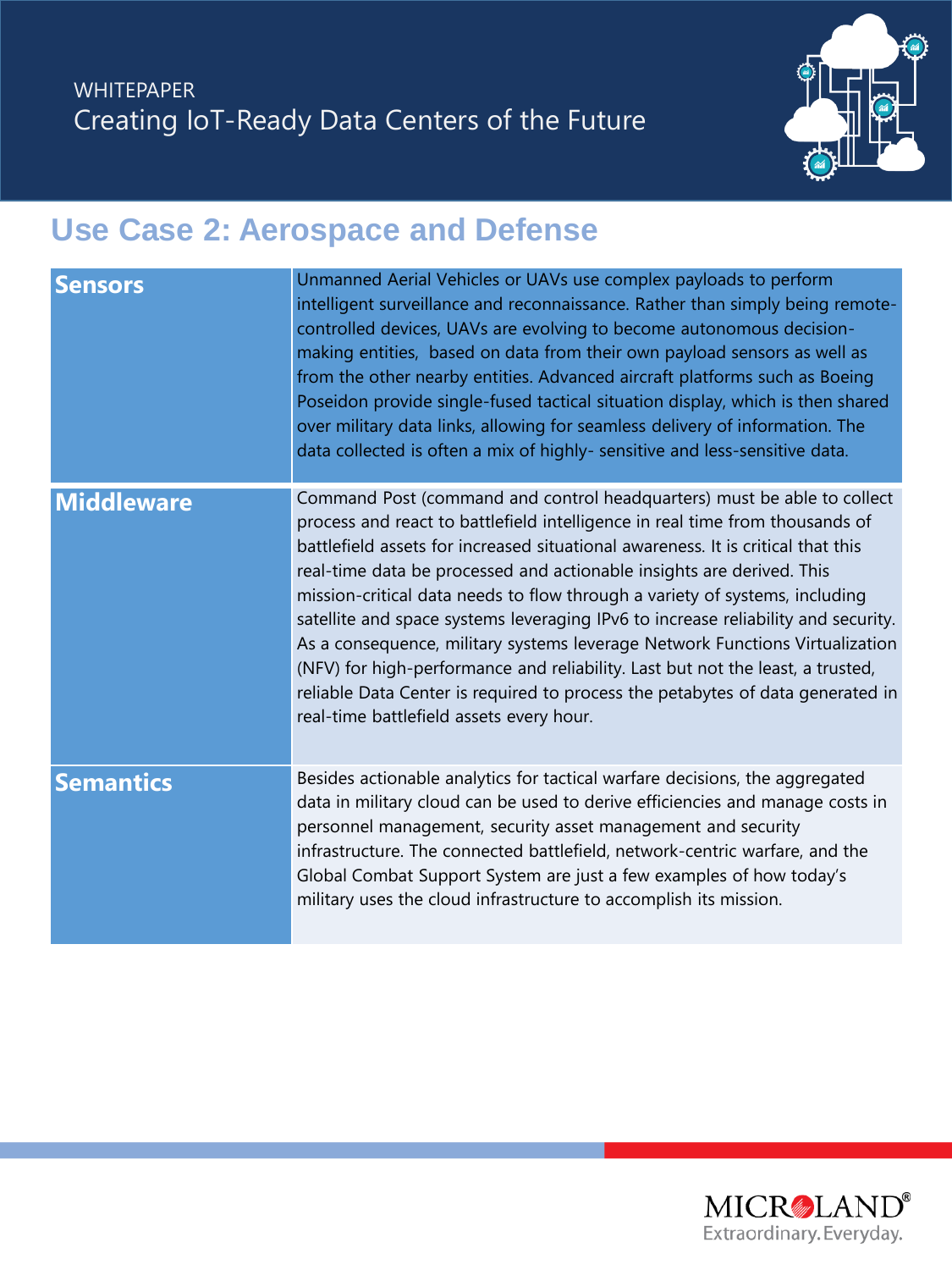

# **Use Case 3: Transportation**

| <b>Sensors</b>    | Sensors within vehicles as well as in roadways and railway tracks can send<br>critical information to traffic control sites and operators for efficient traffic<br>routing, congestion management and maintenance deployment. Smart<br>control systems for trains, based on a variety of constantly changing external<br>data inputs such as weather, topography, location, distance from destination,<br>track conditions and car-to-car communication can signal trains to slow<br>down, indicating that another train is ahead. As connected vehicles transmit<br>data in real time to engineers, they use this data for automated decisions to<br>enhance the safety and reliability of transit services.                                                                                                                                                                       |
|-------------------|-------------------------------------------------------------------------------------------------------------------------------------------------------------------------------------------------------------------------------------------------------------------------------------------------------------------------------------------------------------------------------------------------------------------------------------------------------------------------------------------------------------------------------------------------------------------------------------------------------------------------------------------------------------------------------------------------------------------------------------------------------------------------------------------------------------------------------------------------------------------------------------|
| <b>Middleware</b> | Gateways within the buses or trains can help provide drivers and riders with<br>location-based services and Wi-Fi connectivity. Additionally, optimized<br>efficiencies and reliabilities can be achieved by analyzing real time data from<br>these gateways. Real-time passenger information screens can help estimate<br>where a train is exactly at any point during the transit. This information can<br>be utilized by operators to understand if the train is operating as expected.<br>These management systems make more efficient use of tracks and stations.<br>Increasingly, railways around the world are adopting novel solutions and<br>techniques such as wireless signaling, control systems, collision elimination<br>and congestion tracking to ensure safety, reliability, better service levels and<br>reduced costs by relying heavily on data and automation. |
| <b>Semantics</b>  | Cloud-based communication enables operators to utilize equipment, tracks<br>and stations more efficiently while dramatically reducing the risk of<br>accidental collisions. Performance is optimized as critical decisions can now<br>be made in milliseconds. The cloud based central control systems provide<br>real-time equipment tracking, which alerts operators to the location of any<br>piece of equipment at any time. Predictive analytics on transmitted defect<br>data can be used to identify maintenance windows, reducing or eliminating<br>the need to take equipment out of service for routine inspections and<br>preventive maintenance.                                                                                                                                                                                                                        |

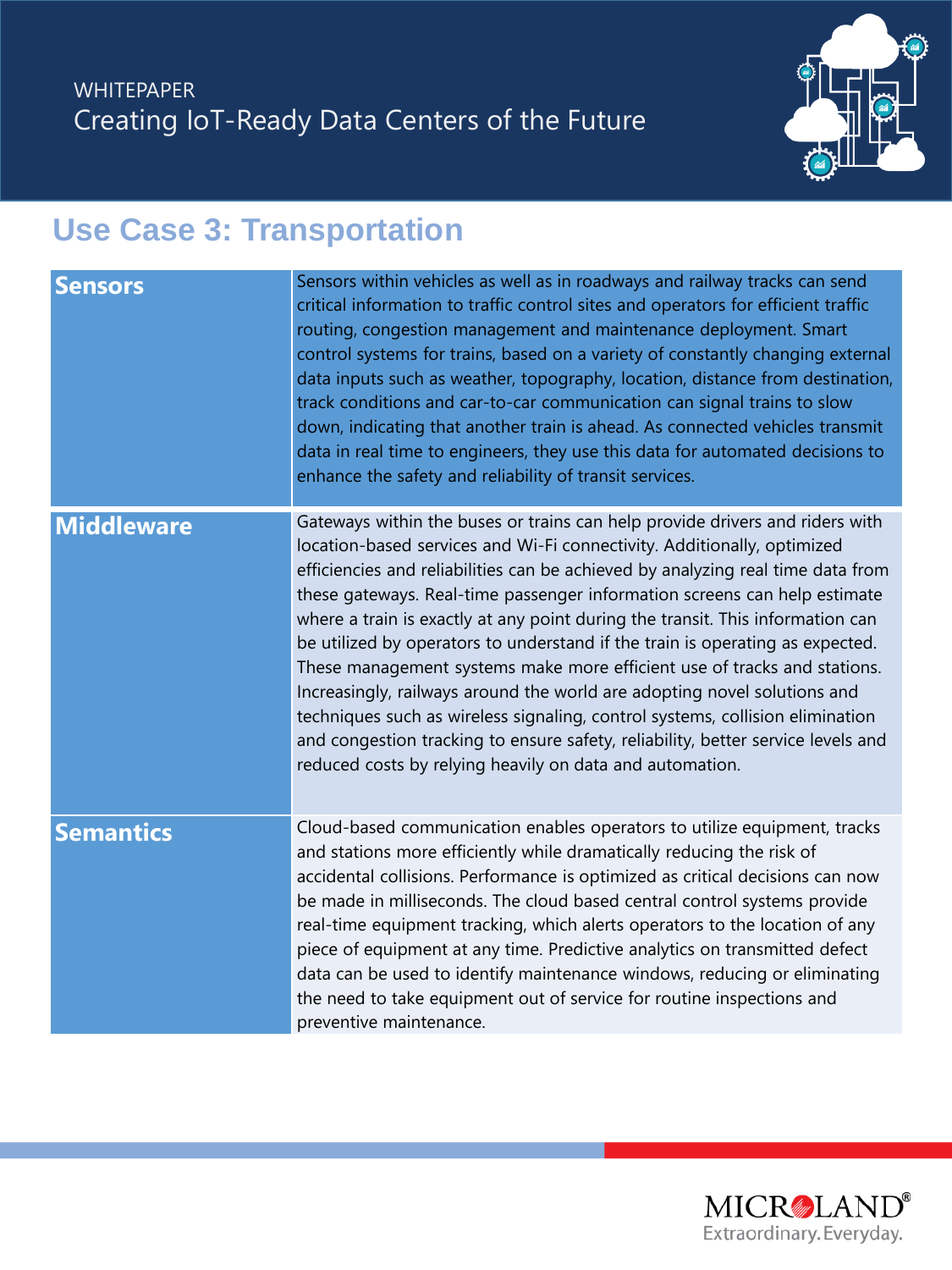

### **Impact of IoT on the Data Center**

The IoT ecosystem will definitely impact the Data Center as more data, sciences-related activities are leveraged to make business work better. Data Centers need to be equipped to handle disparate platforms, varying amounts of data and capability to process the same in real time for decision making. This implies that more and more new technologies need to be deployed, tested and rolled out and the Data Centers need to be equipped to handle them with agility. ―

The analyst firm Gartner also estimates that the IoT will comprise 26 billion units by 2020 and expects incremental revenue generated from these devices to be in excess of US\$ 300 billion. "Deploying the IoT-based solutions involves a significant change in capacity management methods. This is due to the fact that with these increased assets, there is a larger stream of data flowing between the device and the back-end systems, on which analytics and other processing work, efforts are carried out.

This also necessitates a change in certain business and organization behaviour as more real time inputs to data is made available to the organization units.

As businesses, organizations and governments look to transform and reinvent themselves for the future, it is essential for them to become proactively agile to respond to real-time situations by sifting through datadriven landscapes. In this regard, the need for a single unified framework for enabling data/information storage, processing and actionable analytics/insights from massive data sets becomes increasingly evident. Encompassing the best of breed technologies from embedded systems, cloud computing, data science and Big Data analytics, the framework will need to provide options/choices for real time responses that stakeholder/business owners demand in every aspect - be it sales, marketing, engineering, operations, finance or any other business function – thereby, empowering businesses to achieve proactive agility.

*In essence, businesses of the future must build techniques and capabilities to 'Store Everything, Analyse Anything and Build the Right Thing'.* ――

*The IoT ecosystem will definitely impact the Data Center as more data, sciences-related activities are leveraged to make business work better. Data Centers need to be equipped to handle disparate platforms, varying amounts of data, and capability to process the same in real time for decision making. This implies that more and more new technologies need to be deployed, tested and rolled out and the Data Centers need to be equipped to handle them with agility.* ed to<br>andle<br>77

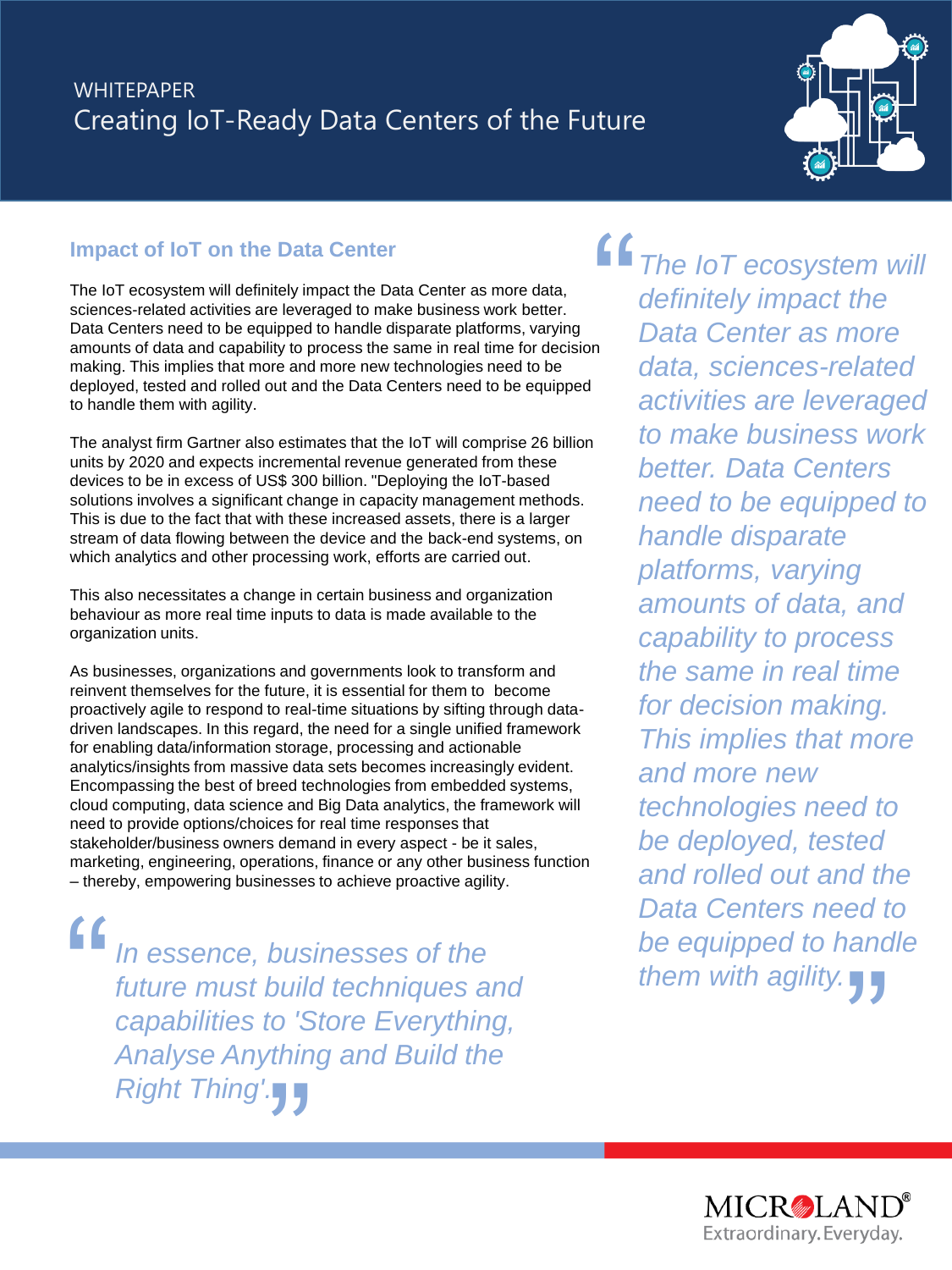

### **Data Center Components Affected by IoT Adoption**

Since real time analysis is required, the number of components that play into this segment gets quite large. The net effect is that IT organizations are supporting different streams of infrastructure in different layers of utilization. Right from asset management to security, trouble-shooting and decision making, the Data Center strategies need to evolve to support a completely different ecosystem of devices as well as the business that depends on these devices.

The core component of the Data Center that is impacted is storage, as the quantity of data is now exceedingly large and has to support a dynamic growth. Since real time analysis is required, it is also important to determine the speed and the IOPS of the operations to help businesses use performance storages such as SSDs and high-speed storage sub-systems.

Network and security concerns continue to dominate the requirements both internally and externally. While sensor data traversing wireless networks may be small in size, securing this data is extremely critical. An attempted hacking could result in wrong data being sent upstream, resulting in incorrect analysis providing businesses with inaccurate data that could impact the decision making.

Internal networks need to be robust and able to manage dynamic loads, as analytics of large data sets can impact the network, especially if the data is provisioned through network attached filers.

Asset management gets extremely complicated. The possibilities of end-users plugging in their own devices cannot be discounted anymore. Local Home Area Network, branch office, and on-site data generating equipment need to be monitored regularly and it is imperative that asset management teams update their asset monitoring frameworks.

Traditional methods of collecting IT information are no longer valid. Nor is the possibility of using a single tool that organizations can depend on. A heterogeneous set up of tools and processes need to be established by each IT organization to support the Data Center activities of the businesses.

In addition, audits and Service Level Agreements (SLAs) now need to encompass a larger stream of devices - both within the Data Center and externally. A business solution now needs collaboration among more sets of domainspecific users and value addition is possible only when the domain expertise can be exploited to enable the IoT to successfully enhance the businesses.

### **Planning for IoT Deployment**

The need for the IoT stems from the business-end of the organization. From the perspective of IT directors and managers, there are four critical paths for the IoT success:

- A solid asset management plan IT assets are going to increase with sensors and devices and this will need proper control
- A tested and validated security plan laying out devices across different areas will likely to create security challenges, and it is important that security planning and updates are accurate
- Integrating analytics into other core systems of the organization
- Interfacing with business to determine the speed and the need to integrate business functions with the IoT platforms

#### References:

Gartner, The Internet of Things Will Transform the Data Center (March 2014), accessed Nov 2016, <http://www.gartner.com/newsroom/id/2684616>

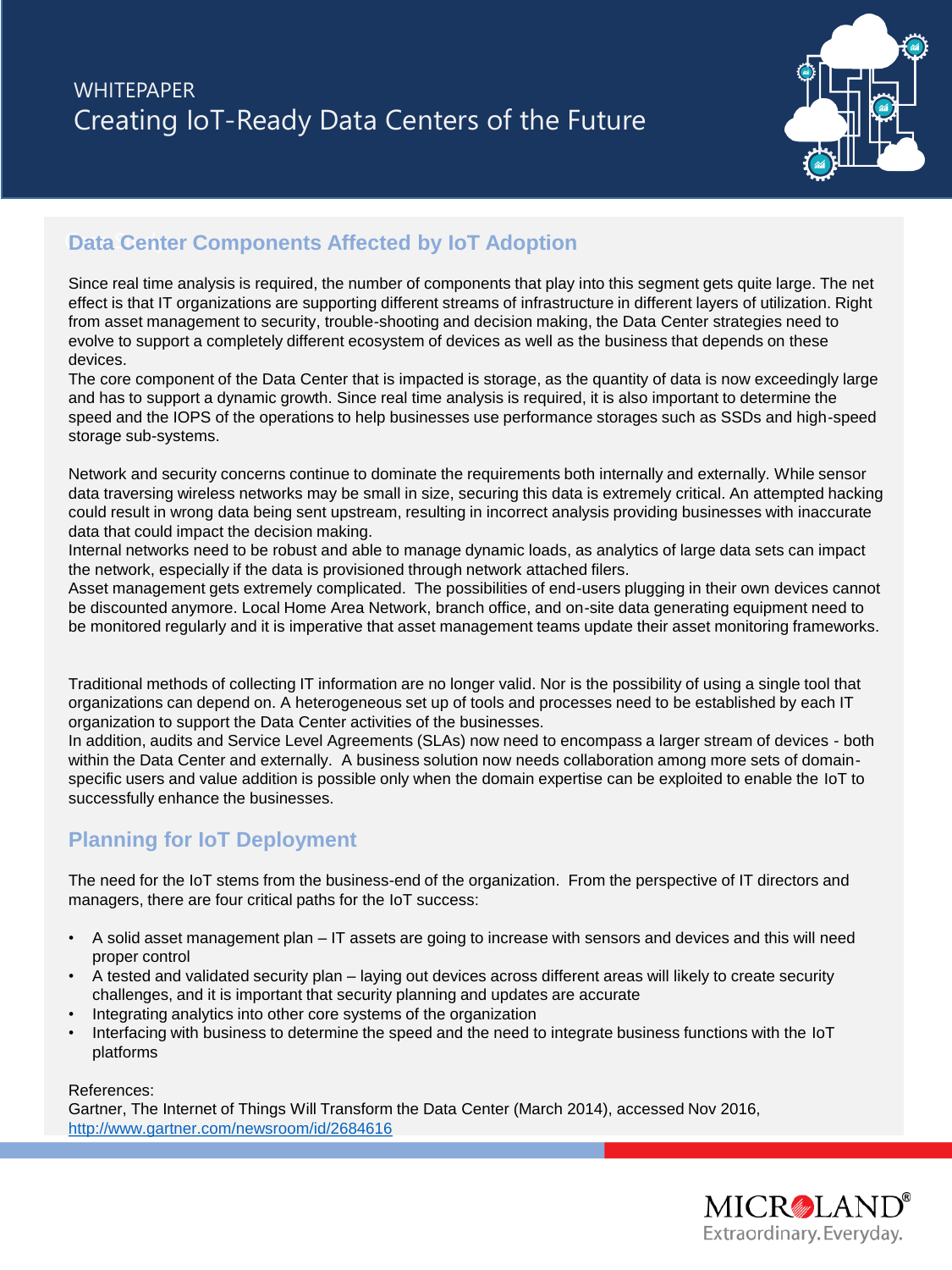

### **Leveraging Data Center Management Expertise: The Cornerstone of IoT Success**

The success of the IoT ecosystem depends significantly on service providers, who can help determine the options that can be explored for effective utilization of the IoT technologies - at both the infrastructure and the business levels. For service providers such as Microland, with extensive experiences in infrastructure and infrastructure management, designing and setting up Data Centers in the IoT landscape is an extension of our core capabilities.

Our Data Center methodology leverages a structured approach to analysis, design, deployment, and management, allowing us to include the IoT parameters at both, the analysis and the operations layers. Taking advantages of our strong methodologies, developed through years of experience, continual research and development, we can determine the various changes that the IoT brings into the Data Center. The critical part of the IoT deployment is neither the data nor the devices, but the way in which the data is utilized by the businesses in real time. At the end of the day, the data is processed within the Data Centers either on-premises or in the cloud and only a structured approach to managing this can enable organizations to make effective decisions in real time scenarios.

Public cloud platforms such as AWS and Azure that offer the IoT platform services, provide immense value to clients with their built-in APIs and a standardized structure of operations that can be implemented within an organization.

A Hybrid cloud solution is usually recommended in most cases to quick start the IoT solution. Reach us at [cloud@microland.com](mailto:cloud@microland.com) for further information on our hybrid cloud suite of solutions and the IoT implementations.

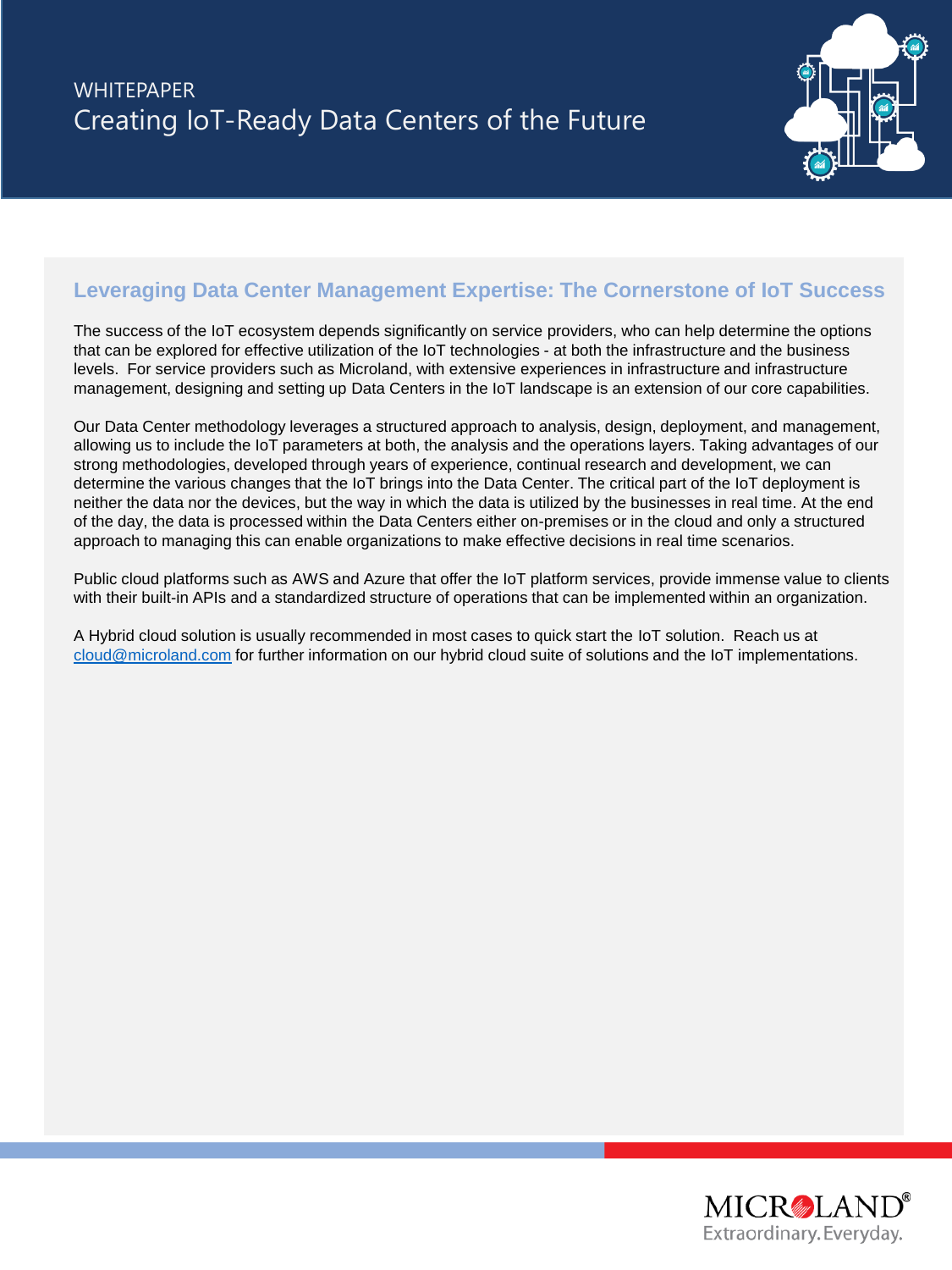

#### **About the authors**



**Sittula Kranti** is the Consulting Manager of Professional Services at Microland. With over 10 years of domain experience, Kranti leads business, technical and consultative projects, delivering IT infrastructure solutions to customers. In his previous roles, he has handled global experience engineering for multi-vendor, multi-site IT infrastructure solutions, spanning diverse industry verticals such as healthcare, banking, finance, insurance, manufacturing, government and education.



**Venkatesh ML** is the Senior Consulting Manager of Professional Services at Microland. He brings to the table over 15 years of experience and supervises design, planning, analysis, cloud deployment and the Data Center transformations for global clients. He is also the manager of a team of VMware engineers for one of Microland's marquee clients. He possesses extensive knowledge of VMware virtualization products, Data Center technologies, discovery, analysis, planning, implementation, and troubleshooting of VMware products, and hardware and storage.



**Nandakumar Padmanabhan** is the Director of Professional Services, at Microland. With 17 years of experience in the consulting domain, Padmanabhan leads the Data Center transformation for delivery, handling multiple programs. In his prior roles, he has managed global delivery and has also served as the Enterprise Account Architect for various geographies.